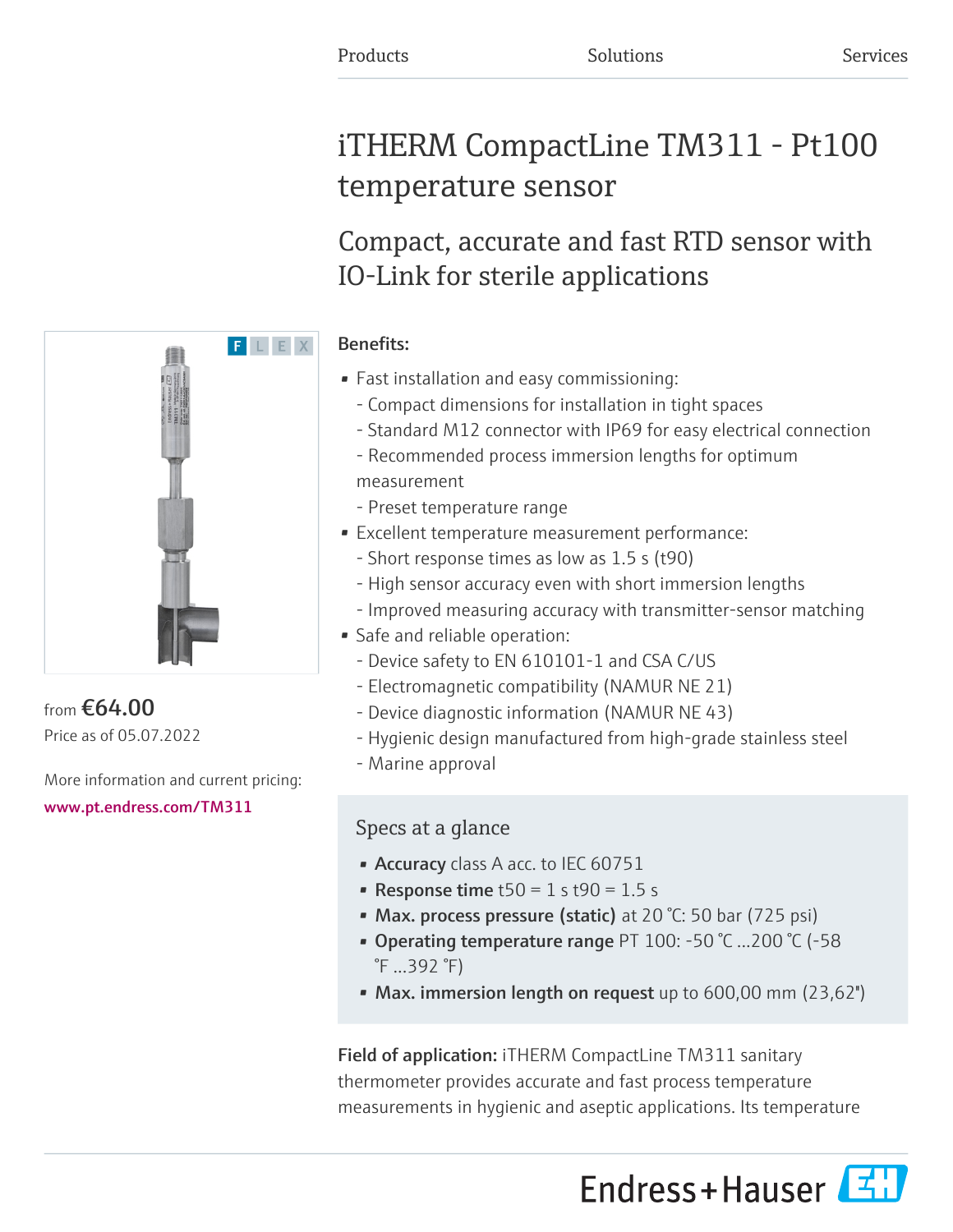sensor offers a 4-wire connection or feeds into a smart temperature transmitter with 4 to 20 mA, IO-Link (auto-detect) or switch output. Featuring TipSens technology, the RTD (Pt100; Class A) delivers response times as low as 1.5 s (t90) for optimum process control. This versatile device is a great choice to drive plant standardization.

## Features and specifications

## Thermometer Measuring principle

Resistance Temperature Detector

#### Characteristic / Application

metric and imperial style compact temperature probe fast response time high accuracy standard and hygienic design hygienic process connection threaded process connection

#### Thermowell / protection tube

without incl. thermowell incl. T-/ellbow thermowell

#### Insert / probe

pipe version, isolated wires, not flexible

Outer diameter protection tube / Insert 3,0 mm (0,12'') 6,0 mm (0,24'')

Max. immersion length on request up to 600,00 mm (23,62'')

Material protection tube/ thermowell 1.4435 Delta-Ferrit < 1% 316L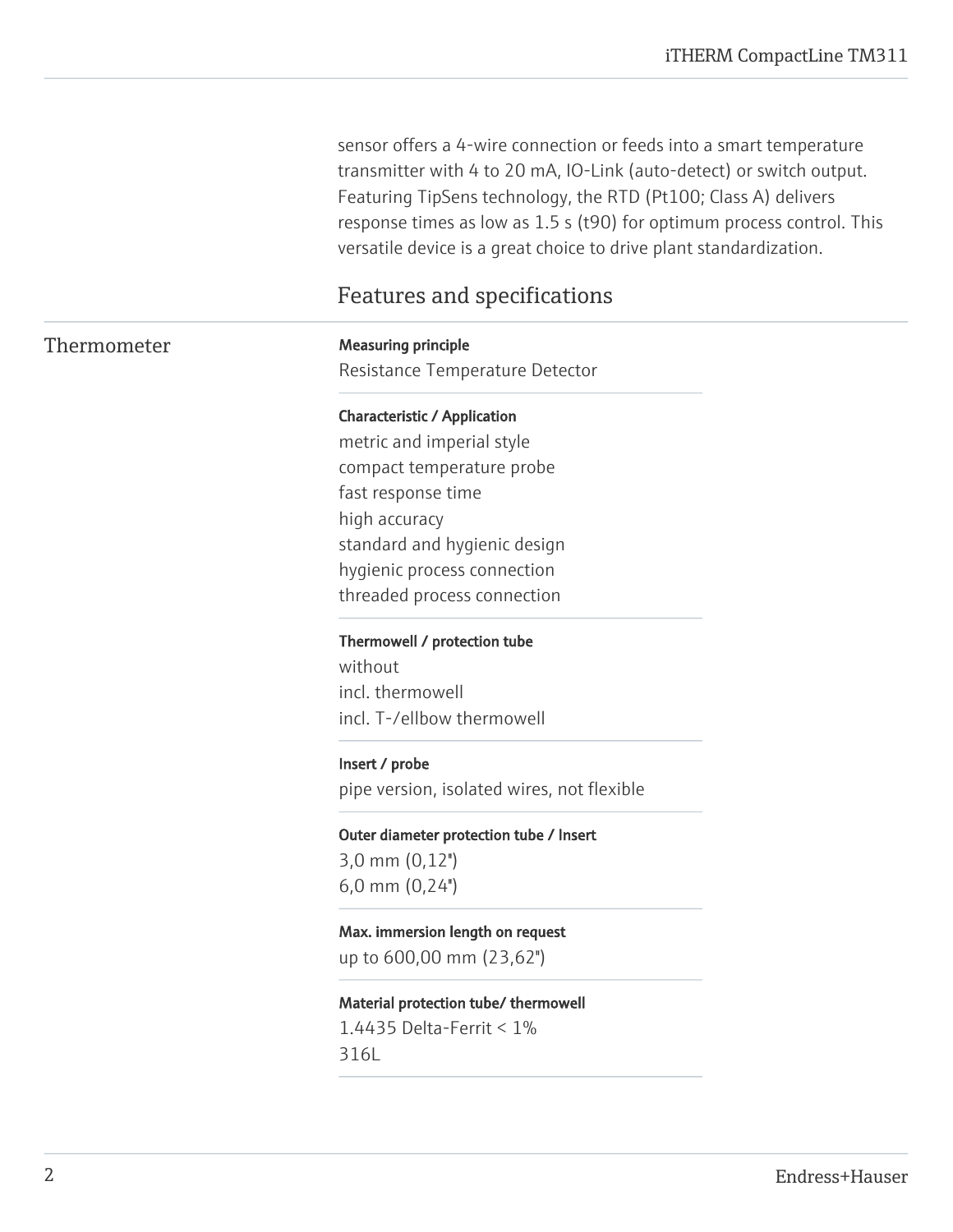## Thermometer

#### Process connection

compression fitting Thread weld in adapter clamp connections acc. to ISO2852 screwed pipe joint acc. to DIN 11851 aseptic screwed pipe joint acc. to DIN 11864-1 metallic sealing system thread acc. to ISO 228 for liquiphant adaptor Varivent SMS 1147 T- and elbow pieces

#### Tip shape

straight reduced

#### Surface roughness Ra

0,76 μm (29,92 μin) 0,38 μm (14,96 μin) 0,38 μm (14,96 μin) electropolished

#### Operating temperature range

PT 100: -50 °C ...200 °C (-58 °F ...392 °F)

#### Max. process pressure (static)

at 20 °C: 50 bar (725 psi)

#### **Accuracy**

class A acc. to IEC 60751

#### Response time

 $t50 = 1 s$  $t90 = 1.5 s$